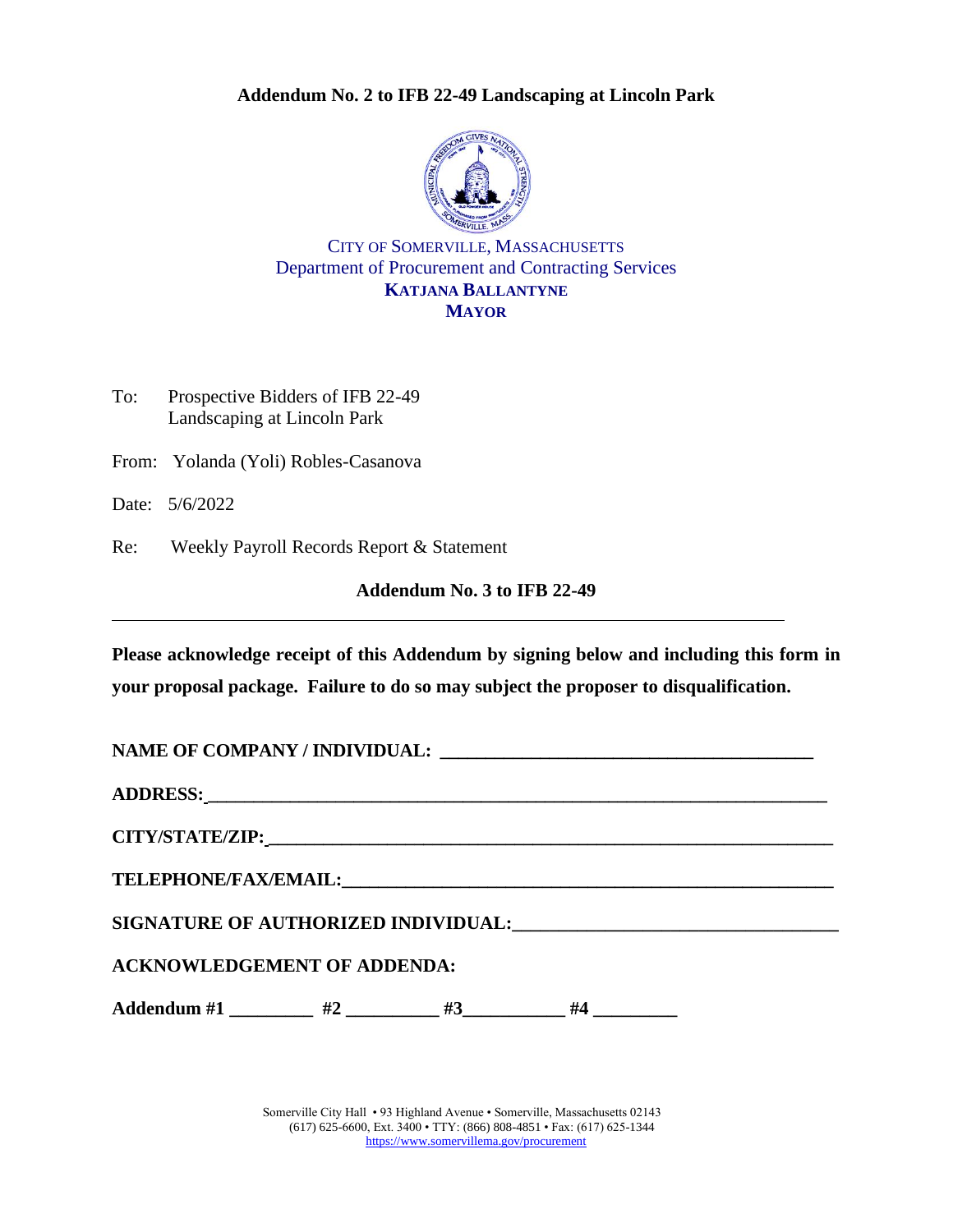#### **Addendum No. 2 to IFB 22-49 Landscaping at Lincoln Park**

## **\*\*Please note: The Bid Opening Date for IFB 22-49 Landscaping at Lincoln Park is extended to Tuesday, May 10th, 3:00 PM EST\*\***

#### **BID OPENING LINK**

Join Zoom Meeting <https://zoom.us/j/4789546007?pwd=WVE2eGN6WGJJUWcrSWdhb3F0SWNqdz09> Meeting ID: 478 954 6007 Passcode: F8L51H

The package is updated to include the Weekly Payroll Records Report and Statement of Compliance. See attached.